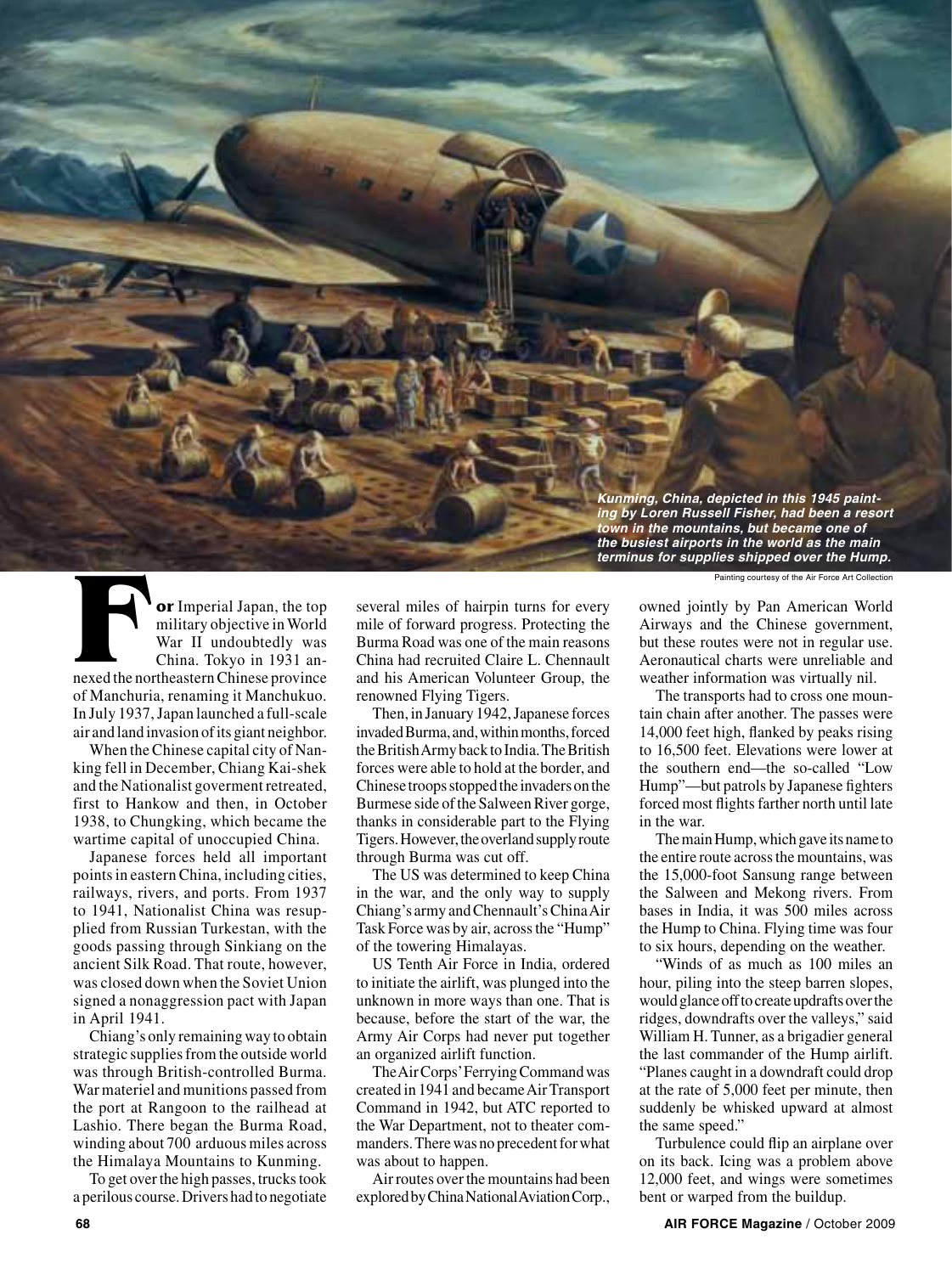# **Over the Hump to China** By John T. Correll

# Every bomb, bullet, and gallon of gas—to say nothing of Army mules and at least one piano—had to be flown over the Himalayas from India.

It was an exceptionally dangerous place to fly. Hundreds of airplanes went down in the mountains or in the thick jungles that lay on either side. An "aluminum trail" marked crash sites over the mountains. With spare parts in short supply, teams were often sent into the foothills to recover what they could. The accidents spawned a craft industry among the mountain villagers, who produced aluminum artifacts from the crash site debris.

Over this forbidding mountain mass, "every vehicle, every gallon of fuel, every weapon, every round of ammunition, every typewriter, and every ream of paper which found its way to Free China for either the Chinese or the American forces during nearly three years of war was flown in by air from India," the official Army Air Forces history of the war said.

Regular operations over the Hump began in May 1942 with 27 aircraft. These were mostly Douglas DC-3 airliners converted to C-47s, the military configuration which had stronger floors and larger doors.

An early commander complained that the C-47's altitude limitations made it "entirely unsuitable" for flying the Hump, but the C-47 was famous for exceeding performance specifications. One C-47 is on record as hauling a full load over the Hump at 24,000 feet.

Initially, few supplies landed at the port of Calcutta, which was menaced by the Japanese. Most cargo bound for China came into Bombay or Karachi on the west coast of India and went cross country from there. At first, Tenth Air Force airlift flights originated in Karachi and staged

for the Hump leg of their mission though Dinjan, a British base on the flood plain of the Brahamaputra River in the upper Assam Valley.

When the port of Calcutta came into greater use, the airplanes and crews transferred to Dinjan and other bases in Assam, but that introduced a new problem. Every Indian state used a different gauge of track for its railroad, so the cargo had to be unloaded and reloaded at several points on the 600-mile trip from Calcutta north to Assam.

## **The Fireball Express**

Grandiose expectations for the airlift and promises made by the politicians to the Chinese—were at odds with the meager resources provided. A lack of engines and spare parts meant there were seldom more than 18 airplanes available to fly the Hump.

Chiang Kai-shek clamored for the airlift to fly 10,000 tons a month. The officially stated US goal was 4,000 tons. In practice, Tenth Air Force was unable to haul more than a few hundred tons a month.

Gen. Henry H. "Hap" Arnold, commander of the AAF and never a patient man, recognized the problems but felt that Tenth Air Force should have done better anyway. He transferred responsibility to Air Transport Command, which took over in December 1942.

Monthly tonnage built gradually as more and larger transports joined the Hump operation. In January 1943, the first fourengine C-87s—B-24 bombers converted into transports—arrived to supplement the C-47s. The C-87s could fly higher and faster and carry more cargo, but they were beset with maintenance problems, leaky fuel tanks, and a vulnerability to icing.

Heavier weights at takeoff and landing added to the difficulties. The C-87 and its tanker variant, the C-109, experienced accidents at five times the rate of other transports on the route. Pilots, wary of the high-octane cargo, called the C-109 the "C-One-Oh-Boom." Some B-24s in the original bomber configuration were pressed into service to carry aviation gas and supplies as well.

The workhorse of the Hump airlift, the Curtiss C-46, arrived in April 1943. It was the largest twin-engine aircraft built to that point. The C-46 was more temperamental to fly than the beloved C-47, but its excellent visibility, big doors, and large cargo capacity compensated for its faults.

In May 1943, when deliveries had at last surpassed 2,000 tons a month, President Roosevelt abruptly raised the goal to 7,000 tons by July and 10,000 tons by September. ATC's India-China wing met that goal in December 1943—actual tonnage that month was 12,590—for which it received a Presidential Unit Citation.

The "Fireball Express" began in September 1943, with C-87s making weekly runs to India with spare parts from the Air Service Command depot in Fairfield, Ohio. The camouflage paint was stripped off the airplanes to give them an extra 5 mph of airspeed.

The airlift ultimately operated from 13 bases in India. There were six bases in China with the main terminus at Kunming, which became one of the busiest airports in the world. Kunming, which had been a resort town in the mountains, was cooler than Assam and the food was better.

Conditions at all of the bases in Assam were primitive. Crews lived in tents and bamboo huts, with pythons and other creatures making frequent visits. Jeeps sped down the runways ahead of airplanes taking off to clear cows and local citizens out of the way. Clothing and shoes mildewed in a few days from the humidity. The heat was oppressive and the rains were heavy. At one point in 1942, the water was nine inches deep on the airstrip at Dinjan.

At Chabua, the Assam Valley floor was 90 feet above sea level, but the mountains to the east rose quickly to 10,000 feet. After takeoff, pilots circled the aerodrome twice to gain altitude. "Flying from Chabua was like flying out of a hole in the mountains," said Otha C. Spencer who flew the Hump and wrote a book about his experiences.

In China, the aircrews could get milk and fresh eggs, even fried chicken and steak, all of which were luxury fare in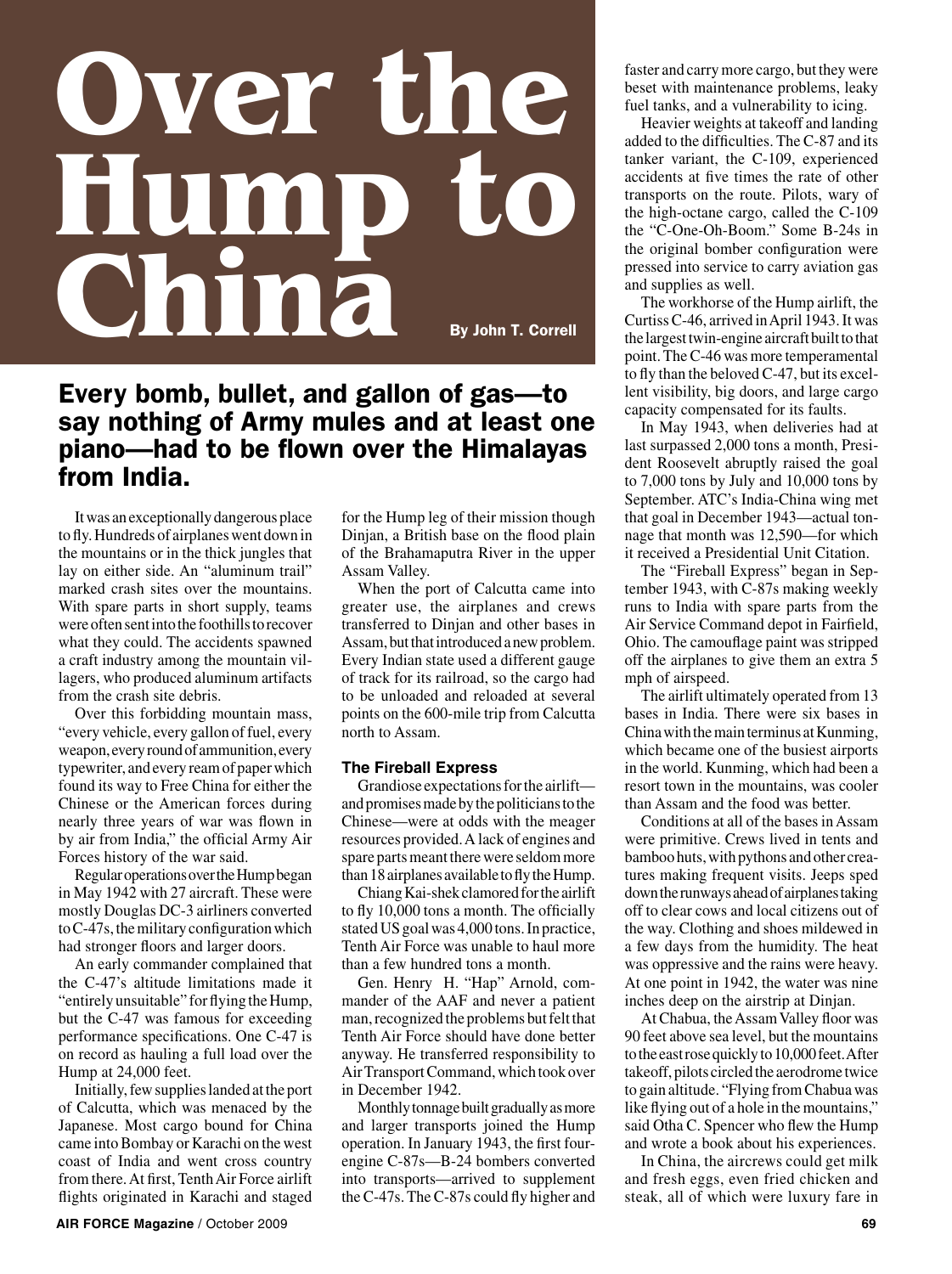

Assam, where the mess halls served Spam and K-rations. Spencer recounts the story of a B-24 pilot based at Chengkung who carried 24 dozen eggs along on a flight to Chabua, where he traded them for an unused piano in the mess hall. He loaded the piano on his airplane and took it back to his squadron in China.

The most critical commodity delivered by the airlift was 100-octane aviation gasoline, typically carried in 55-gallon drums. Elephants were trained to lift the gasoline drums to the cargo door of the airplanes, with one elephant doing the work of a dozen laborers.

In flight, the gasoline drums often sprung leaks with changes in the atmospheric pressure and had to be wrestled out the door by the crew. If a drum broke loose from its bindings in heavy turbulence, a pilot could count himself fortunate to land with no more than a few dents in the roof of the cabin.

In the last years of the war, much of the gasoline was carried by tanker aircraft. By 1945, gasoline and oil accounted for nearly 60 percent of the tonnage flown eastward over the Hump.

The airlift brought about 3,000 mules over the Hump, mostly for the Chinese army. They rode four mules to a transport, with four Chinese "cowboys" keeping

*A US C-47 flies over Burma in 1945. The massive undertaking to supply China during World War II defined a new mission for USAF—critical airlift.*

them under control. Crew members said it took a day to clear the smell out of the airplanes.

#### **Into the Weather**

The most unusual cargo may have been bales of Chinese paper money, printed by the American Note Co. and delivered by Hump transports.

With more and better transports on the job, 1944 saw a surge in deliveries to the China bases. By the end of the year, 250 aircraft were operating over the Hump, four times the number flying the route the previous year. Each C-46, now the dominant airlifter in the fleet, carried twice as much cargo as a C-47.

*The Low Hump route over the southern end of the range was less perilous, but Japanese fighters forced most missions over the main Hump—including the 15,000-foot-high Sansung range between the Salween and Mekong rivers.*

Considerable credit for the increase is accorded to Col. Thomas O. Hardin, a hard-charging former airline executive, who had taken command of the airlift in September 1943.

Hardin ordered a bolder approach to operations. Missions would be flown as scheduled, without regard to storms over the Hump, reports of enemy aircraft, or whether a transport fully met tech order specifications. He also began night flights over the Hump. Between September 1943 and August 1944, Hardin forced Hump deliveries up from 4,624 tons a month to 23,675 tons. When the India-China Wing of ATC became a division, Hardin was promoted to brigadier general and put in command.

Losses rose as well. Japanese fighters were a threat, but accidents took a heavy toll.

Between June and December 1943, there were 155 major accidents on the Hump route, with 168 crew fatalities.

Air patrols searched the jungles of Burma and China for aircraft wreckage. Light aircraft brought out survivors, medics parachuted in when needed, and supplies were air-dropped to crews able to walk out.

Hump aircrews wore "blood chits" made of leather or silk inside their flying jackets. These colorful patches, about 8 by 10 inches, promised a reward to villagers and tribesmen who took downed aviators to the nearest US base. Blood chits were introduced in China by the Flying Tigers, who wore them outside, on the backs of



Photo by Cal Bannon via Warren Thompson

Photo by Cal Bannon via Warren Thomps



**70 AIR FORCE Magazine** / October 2009